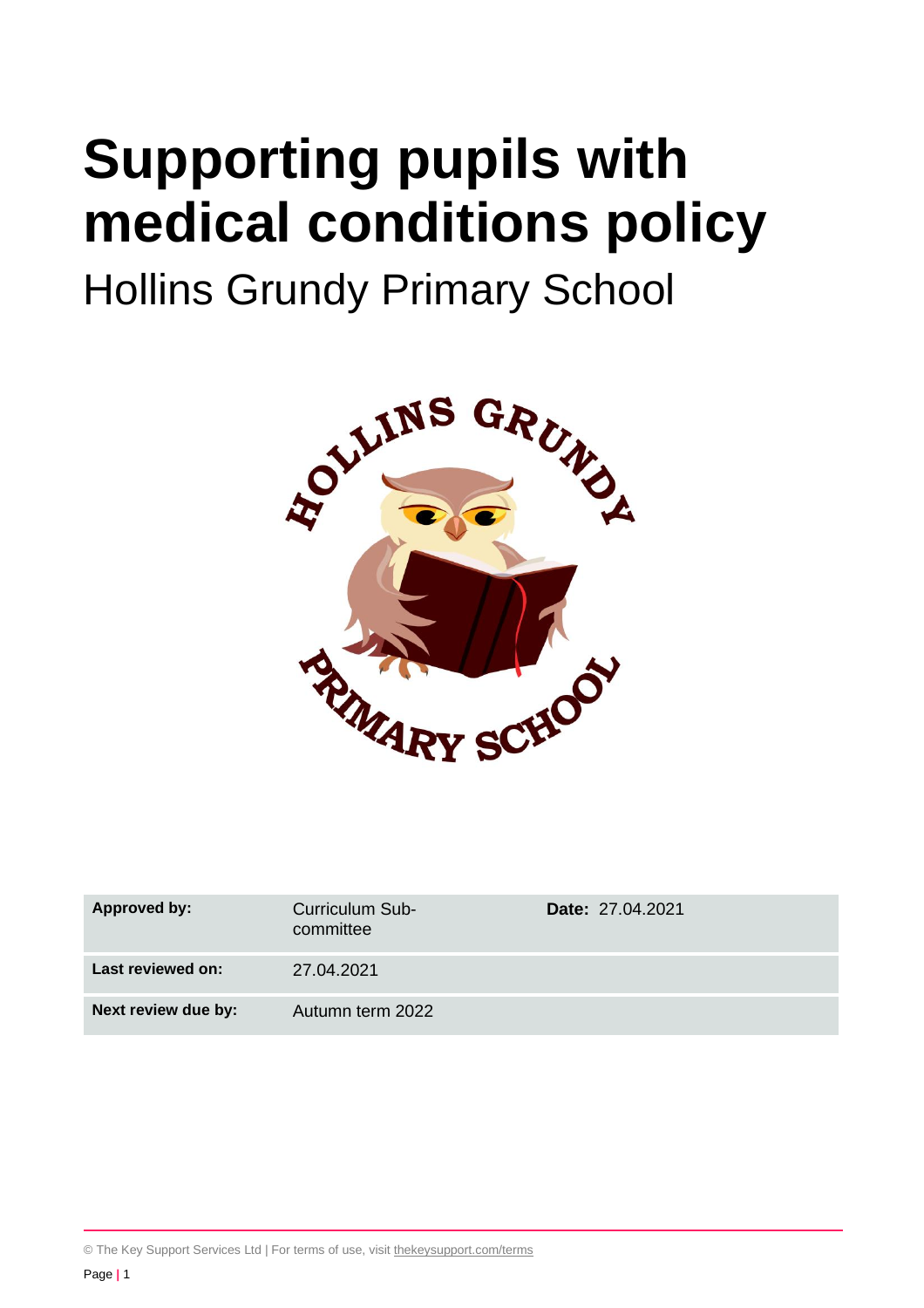## **Contents**

## **1. Aims**

This policy aims to ensure that:

- Pupils, staff and parents understand how our school will support pupils with medical conditions
- Pupils with medical conditions are properly supported to allow them to access the same education as other pupils, including school trips and sporting activities

The governing board will implement this policy by:

- Making sure sufficient staff are suitably trained
- Making staff aware of pupil's condition, where appropriate
- Making sure there are cover arrangements to ensure someone is always available to support pupils with medical conditions
- Providing supply teachers with appropriate information about the policy and relevant pupils
- Developing and monitoring individual healthcare plans (IHPs)

#### **The named person with responsibility for implementing this policy is Simon Waddington (Headteacher)**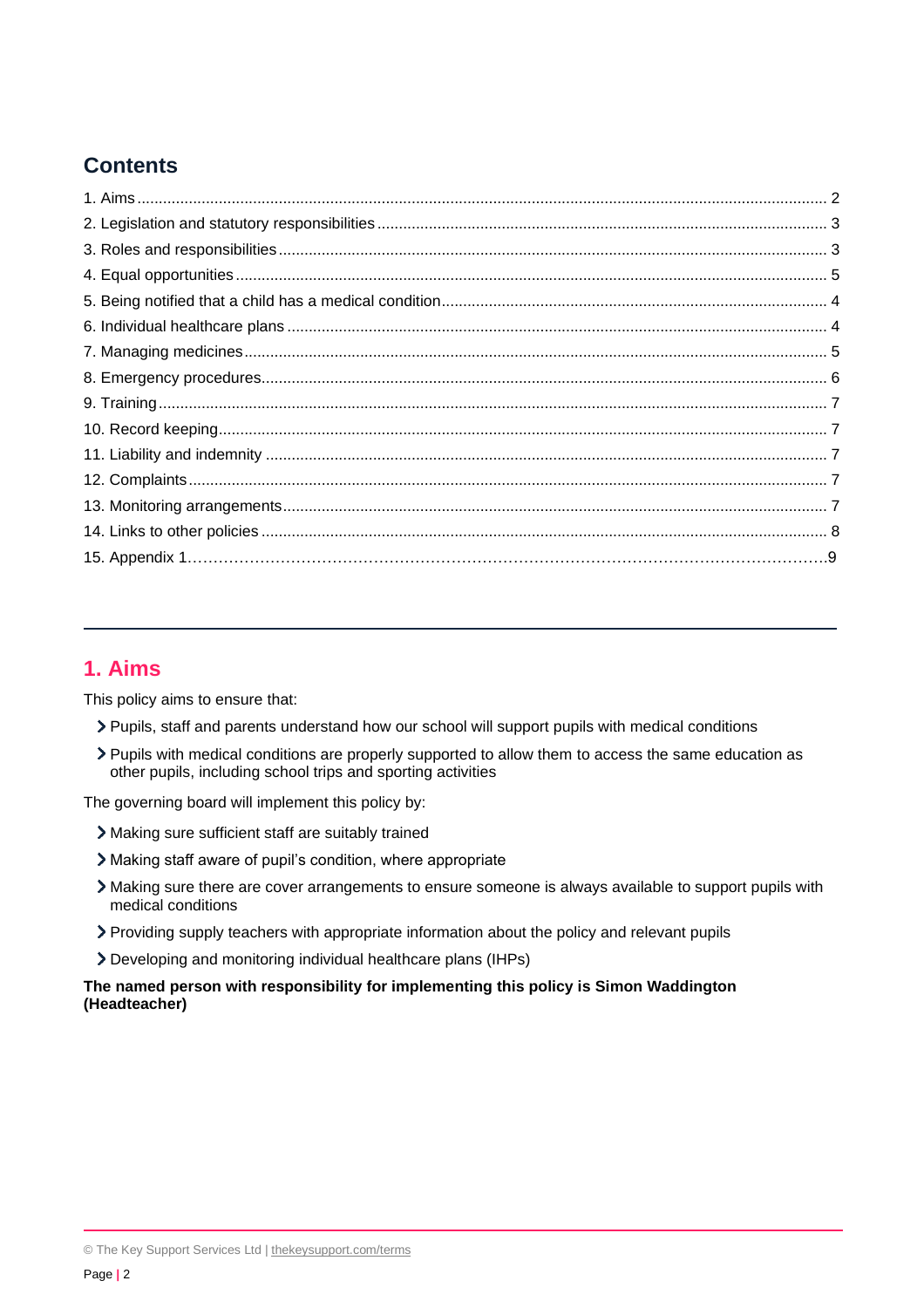## **2. Legislation and statutory responsibilities**

This policy meets the requirements under [Section 100 of the Children and Families Act 2014,](http://www.legislation.gov.uk/ukpga/2014/6/part/5/crossheading/pupils-with-medical-conditions) which places a duty on governing boards to make arrangements for supporting pupils at their school with medical conditions.

It is also based on the Department for Education's statutory guidance: [Supporting pupils at school with](https://www.gov.uk/government/uploads/system/uploads/attachment_data/file/484418/supporting-pupils-at-school-with-medical-conditions.pdf)  [medical conditions.](https://www.gov.uk/government/uploads/system/uploads/attachment_data/file/484418/supporting-pupils-at-school-with-medical-conditions.pdf)

## **3. Roles and responsibilities**

#### **3.1 The governing board**

The governing board has ultimate responsibility to make arrangements to support pupils with medical conditions. The governing board will ensure that sufficient staff have received suitable training and are competent before they are responsible for supporting children with medical conditions.

#### **3.2 The headteacher**

The headteacher will:

- Make sure all staff are aware of this policy and understand their role in its implementation
- Ensure that there is a sufficient number of trained staff available to implement this policy and deliver against all individual healthcare plans (IHPs), including in contingency and emergency situations
- Take overall responsibility for the development of IHPs
- Make sure that school staff are appropriately insured and aware that they are insured to support pupils in this way
- Contact the school nursing service in the case of any pupil who has a medical condition that may require support at school, but who has not yet been brought to the attention of the school nurse
- Ensure that systems are in place for obtaining information about a child's medical needs and that this information is kept up to date

#### **3.3 Staff**

Supporting pupils with medical conditions during school hours is not the sole responsibility of one person. Any member of staff may be asked to provide support to pupils with medical conditions, although they will not be required to do so. This includes the administration of medicines.

Those staff who take on the responsibility to support pupils with medical conditions will receive sufficient and suitable training, and will achieve the necessary level of competency before doing so.

Teachers will take into account the needs of pupils with medical conditions that they teach. All staff will know what to do and respond accordingly when they become aware that a pupil with a medical condition needs help.

#### **3.4 Parents**

Parents will:

- Provide the school with sufficient and up-to-date information about their child's medical needs
- Be involved in the development and review of their child's IHP and may be involved in its drafting
- Carry out any action they have agreed to as part of the implementation of the IHP e.g. provide medicines and equipment

#### **3.5 Pupils**

Pupils with medical conditions will often be best placed to provide information about how their condition affects them. Pupils should be fully involved in discussions about their medical support needs and contribute as much as possible to the development of their IHPs. They are also expected to comply with their IHPs.

<sup>©</sup> The Key Support Services Ltd | [thekeysupport.com/terms](https://thekeysupport.com/terms-of-use)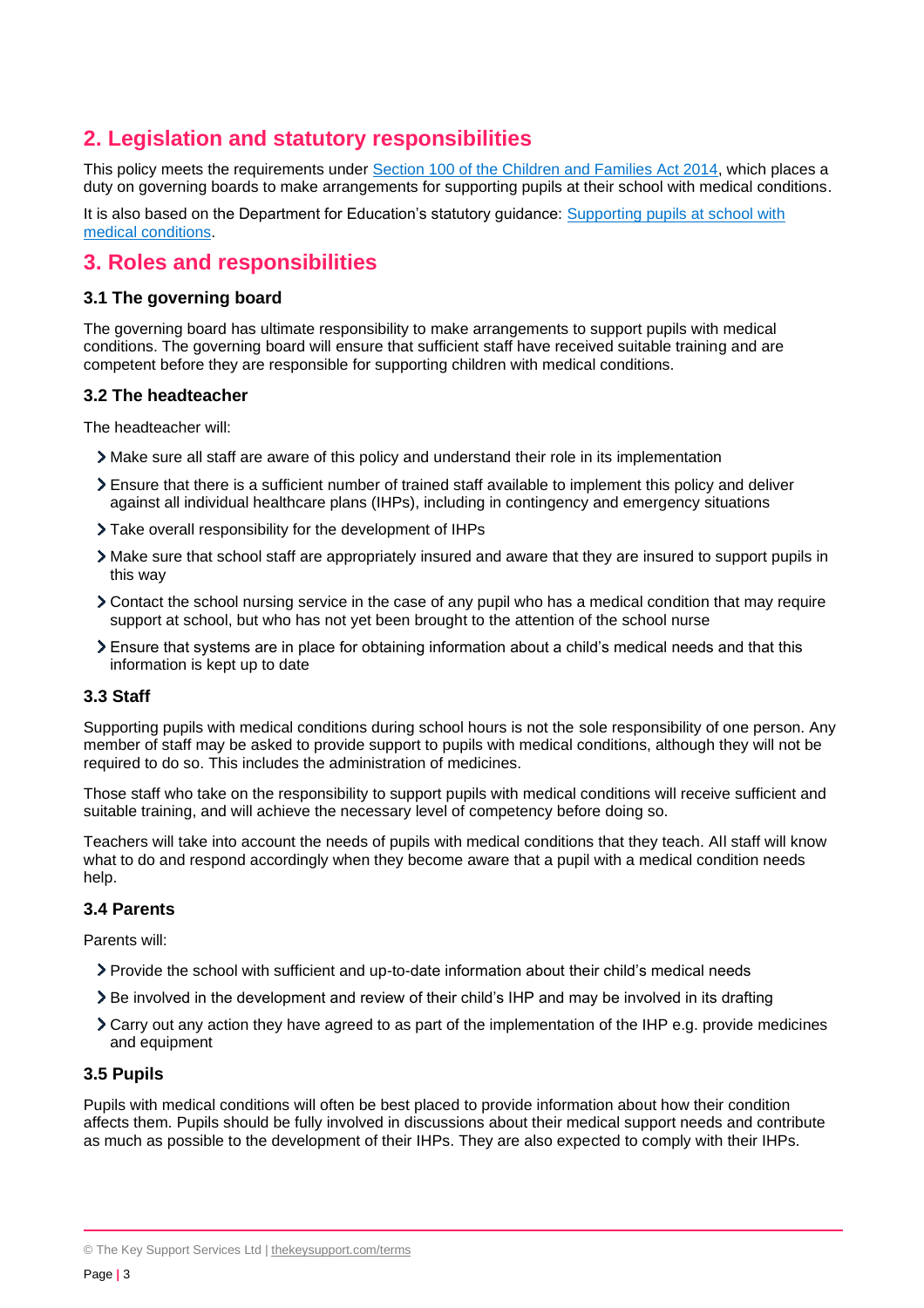#### **3.6 School nurses and other healthcare professionals**

Our school nursing service will notify the school when a pupil has been identified as having a medical condition that will require support in school. This will be before the pupil starts school, wherever possible.

Healthcare professionals, such as GPs and paediatricians, will liaise with the schools nurses and notify them of any pupils identified as having a medical condition.

## **4**. **Equal opportunities**

Our school is clear about the need to actively support pupils with medical conditions to participate in school trips and visits, or in sporting activities, and not prevent them from doing so.

The school will consider what reasonable adjustments need to be made to enable these pupils to participate fully and safely on school trips, visits and sporting activities.

Risk assessments will be carried out so that planning arrangements take account of any steps needed to ensure that pupils with medical conditions are included. In doing so, pupils, their parents and any relevant healthcare professionals will be consulted.

## **5. Being notified that a child has a medical condition**

When the school is notified that a pupil has a medical condition, the process outlined below will be followed to decide whether the pupil requires an IHP.

The school will make every effort to ensure that arrangements are put into place within 2 weeks, or by the beginning of the relevant term for pupils who are new to our school.

See Appendix 1.

## **6. Individual healthcare plans**

The headteacher has overall responsibility for the development of IHPs for pupils with medical conditions. This has been delegated to Julie Richardson (Pastoral Support Advisor)

Plans will be reviewed at least annually, or earlier if there is evidence that the pupil's needs have changed.

Plans will be developed with the pupil's best interests in mind and will set out:

- What needs to be done
- When
- By whom

Not all pupils with a medical condition will require an IHP. It will be agreed with a healthcare professional and the parents when an IHP would be inappropriate or disproportionate. This will be based on evidence. If there is not a consensus, the headteacher will make the final decision.

Plans will be drawn up in partnership with the school, parents and a relevant healthcare professional, such as the school nurse, specialist or paediatrician, who can best advise on the pupil's specific needs. The pupil will be involved wherever appropriate.

IHPs will be linked to, or become part of, any statement of special educational needs (SEN) or education, health and care (EHC) plan. If a pupil has SEN but does not have a statement or EHC plan, the SEN will be mentioned in the IHP.

The level of detail in the plan will depend on the complexity of the child's condition and how much support is needed. The governing board, the headteacher/ and Julie Richardson (Pastoral Support Advisor), will consider the following when deciding what information to record on IHPs:

The medical condition, its triggers, signs, symptoms and treatments

The pupil's resulting needs, including medication (dose, side effects and storage) and other treatments, time, facilities, equipment, testing, access to food and drink where this is used to manage their condition, dietary requirements and environmental issues, e.g. crowded corridors, travel time between lessons

<sup>©</sup> The Key Support Services Ltd | [thekeysupport.com/terms](https://thekeysupport.com/terms-of-use)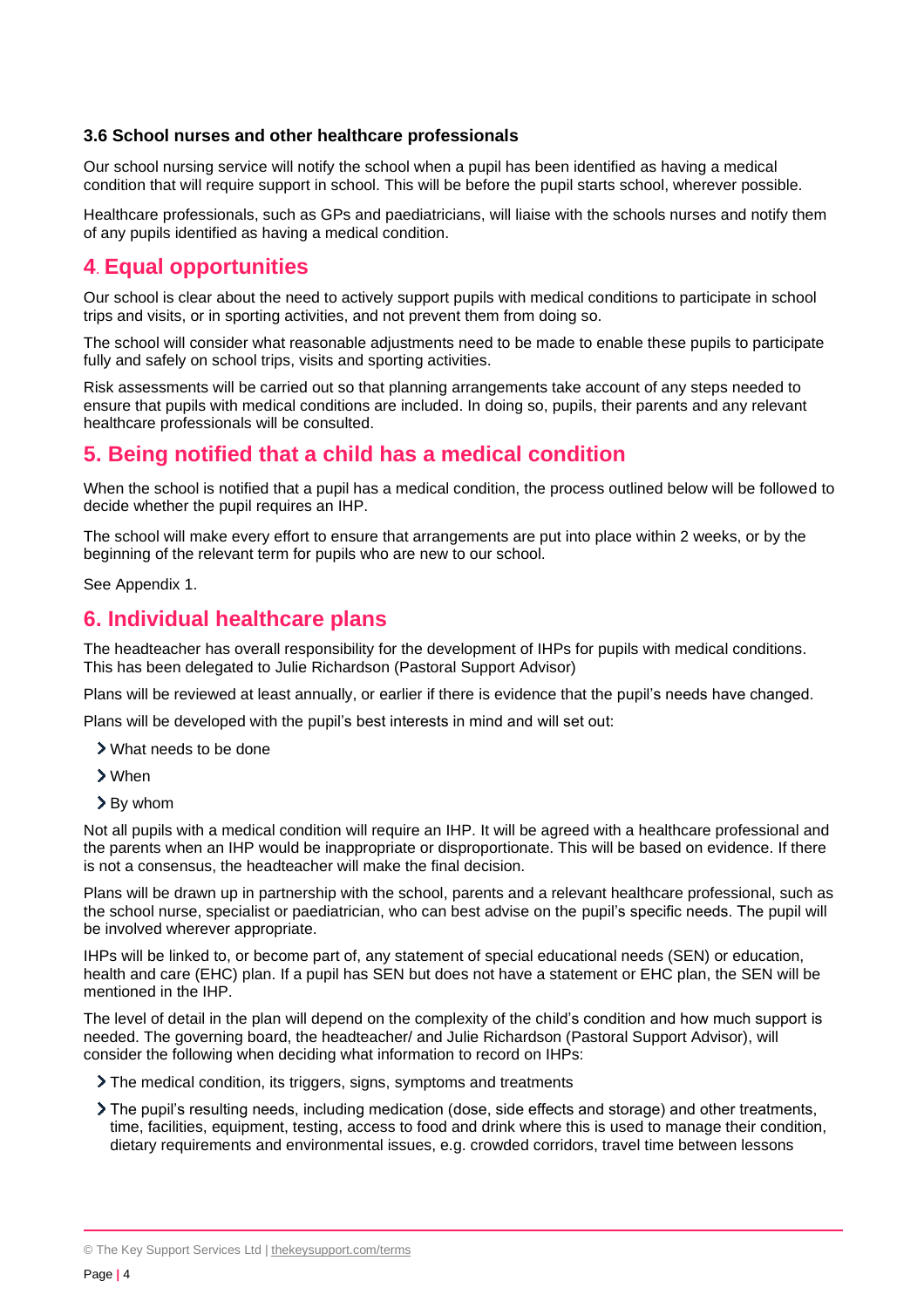- Specific support for the pupil's educational, social and emotional needs. For example, how absences will be managed, requirements for extra time to complete exams, use of rest periods or additional support in catching up with lessons, counselling sessions
- The level of support needed, including in emergencies. If a pupil is self-managing their medication, this will be clearly stated with appropriate arrangements for monitoring
- Who will provide this support, their training needs, expectations of their role and confirmation of proficiency to provide support for the pupil's medical condition from a healthcare professional, and cover arrangements for when they are unavailable
- Who in the school needs to be aware of the pupil's condition and the support required
- Arrangements for written permission from parents and the headteacher for medication to be administered by a member of staff, or self-administered by the pupil during school hours
- Separate arrangements or procedures required for school trips or other school activities outside of the normal school timetable that will ensure the pupil can participate, e.g. risk assessments
- Where confidentiality issues are raised by the parent/pupil, the designated individuals to be entrusted with information about the pupil's condition
- What to do in an emergency, including who to contact, and contingency arrangements

#### **7. Managing medicines**

Under no circumstances will staff administer non-prescription medicine.

Prescription medicines will only be administered at school:

When it would be detrimental to the pupil's health or school attendance not to do so **and**

Where we have parents' written consent

#### **The only exception to this is where the medicine has been prescribed to the pupil without the knowledge of the parents.**

Pupils under 16 will not be given medicine containing aspirin unless prescribed by a doctor.

Anyone giving a pupil any medication (for example, for pain relief) will first check maximum dosages and when the previous dosage was taken. Parents will always be informed.

The school will only accept prescribed medicines that are:

- $\sum$  In-date
- Labelled
- Provided in the original container, as dispensed by the pharmacist, and include instructions for administration, dosage and storage

The school will accept insulin that is inside an insulin pen or pump rather than its original container, but it must be in date.

All medicines will be stored safely. Pupils will be informed about where their medicines are at all times and be able to access them immediately. Medicines and devices such as asthma inhalers, blood glucose testing meters and adrenaline pens will always be readily available to pupils and not locked away.

Medicines will be returned to parents to arrange for safe disposal when no longer required.

#### **7.1 Controlled drugs**

[Controlled drugs](http://www.nhs.uk/chq/Pages/1391.aspx?CategoryID=73) are prescription medicines that are controlled under the [Misuse of Drugs Regulations 2001](http://www.legislation.gov.uk/uksi/2001/3998/schedule/1/made) and subsequent amendments, such as morphine or methadone.

<sup>©</sup> The Key Support Services Ltd | [thekeysupport.com/terms](https://thekeysupport.com/terms-of-use)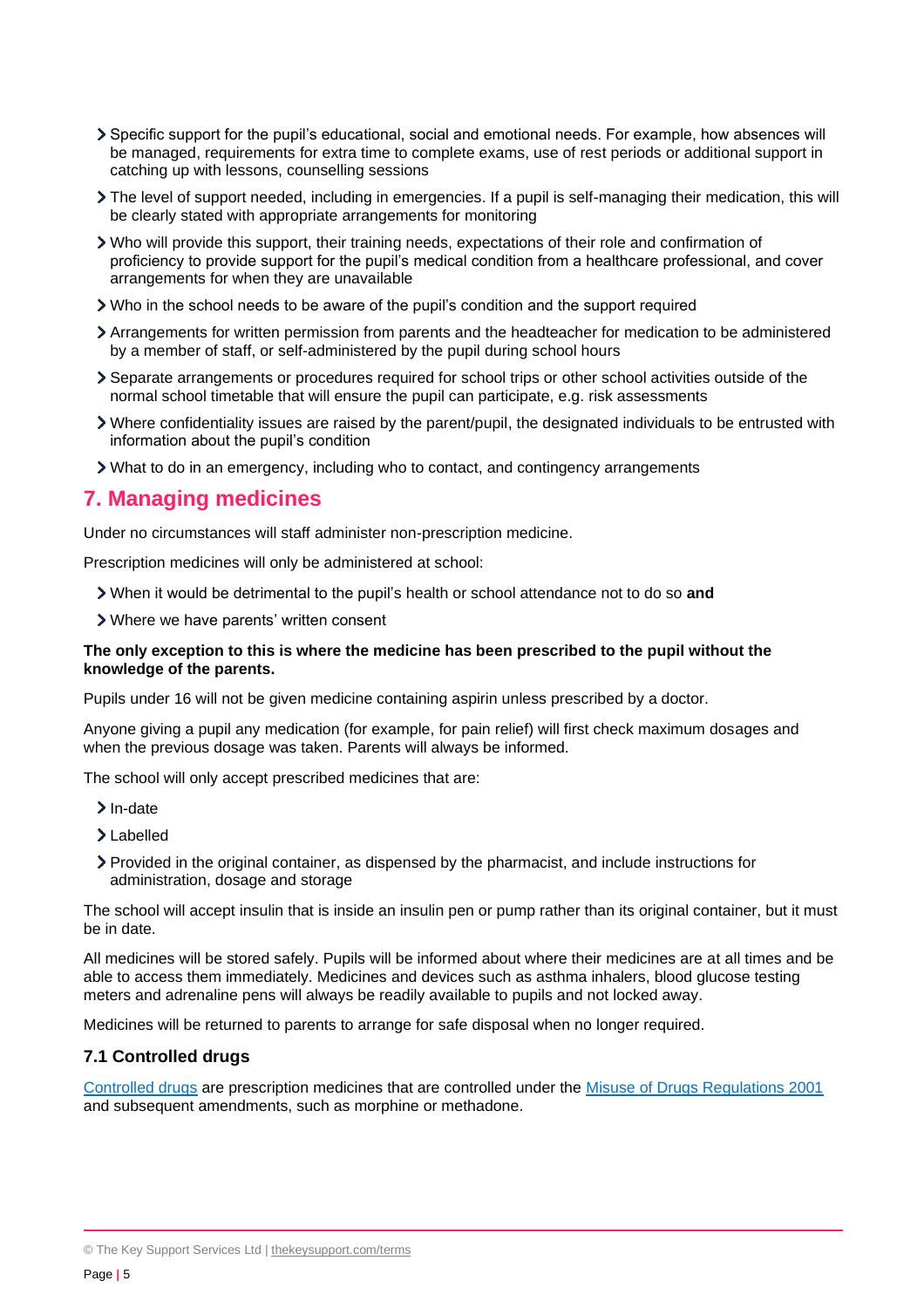A pupil who has been prescribed a controlled drug may have it in their possession if they are competent to do so, but they must not pass it to another pupil to use. All other controlled drugs are kept in a secure cupboard in the school office and only named staff have access.

Controlled drugs will be easily accessible in an emergency and a record of any doses used and the amount held will be kept.

#### **7.2 Pupils managing their own needs**

Pupils who are competent will be encouraged to take responsibility for managing their own medicines and procedures. This will be discussed with parents and it will be reflected in their IHPs.

Pupils will be allowed to carry their own medicines and relevant devices wherever possible. Staff will not force a pupil to take a medicine or carry out a necessary procedure if they refuse, but will follow the procedure agreed in the IHP and inform parents so that an alternative option can be considered, if necessary.

#### **7.3 Unacceptable practice towards children with diagnosed medical conditions**

School staff should use their discretion and judge each case individually with reference to the pupil's IHP, but it is generally not acceptable to:

- Prevent pupils from easily accessing their inhalers and medication, and administering their medication when and where necessary
- Assume that every pupil with the same condition requires the same treatment
- $\geq$  Ignore the views of the pupil or their parents
- Ignore medical evidence or opinion (although this may be challenged)
- Send children with medical conditions home frequently for reasons associated with their medical condition or prevent them from staying for normal school activities, including lunch, unless this is specified in their IHPs
- If the pupil becomes ill, send them to the school office or medical room unaccompanied or with someone unsuitable
- Penalise pupils for their attendance record if their absences are related to their medical condition, e.g. hospital appointments
- Prevent pupils from drinking, eating or taking toilet or other breaks whenever they need to in order to manage their medical condition effectively
- Require parents, or otherwise make them feel obliged, to attend school to administer medication or provide medical support to their pupil, including with toileting issues. No parent should have to give up working because the school is failing to support their child's ongoing medical needs
- Prevent pupils from participating, or create unnecessary barriers to pupils participating in any aspect of school life, including school trips, e.g. by requiring parents to accompany their child
- Administer, or ask pupils to administer, medicine in school toilets

## **8. Emergency procedures**

Staff will follow the school's normal emergency procedures (for example, calling 999). All pupils' IHPs will clearly set out what constitutes an emergency and will explain what to do.

If a pupil needs to be taken to hospital, staff will stay with the pupil until the parent arrives, or accompany the pupil to hospital by ambulance.

## **9. Training**

Staff who are responsible for supporting pupils with medical needs will receive suitable and sufficient training to do so.

<sup>©</sup> The Key Support Services Ltd | [thekeysupport.com/terms](https://thekeysupport.com/terms-of-use)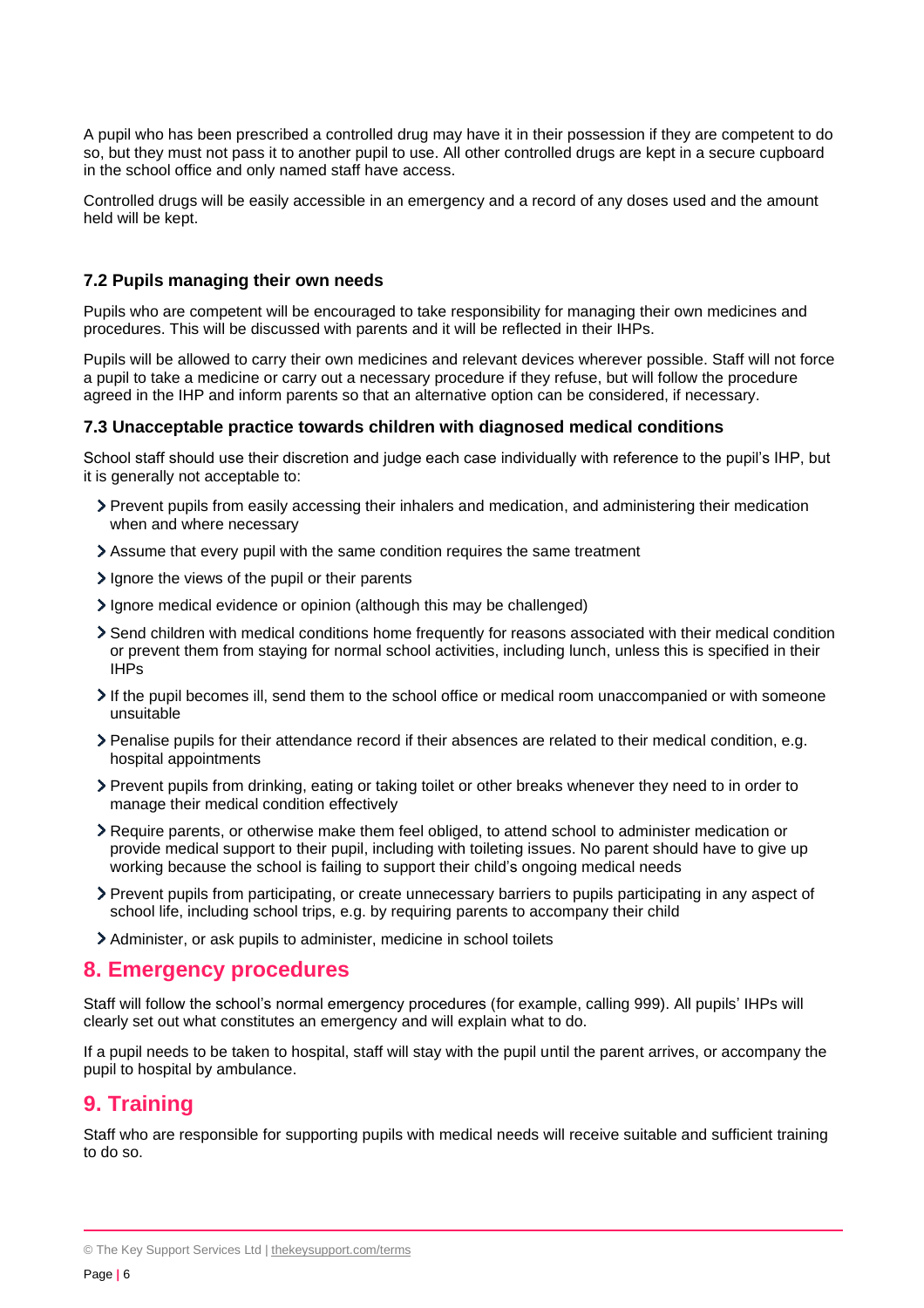The training will be identified during the development or review of IHPs. Staff who provide support to pupils with medical conditions will be included in meetings where this is discussed.

The relevant healthcare professionals will lead on identifying the type and level of training required and will agree this with the headteacher. Training will be kept up to date.

Training will:

- Be sufficient to ensure that staff are competent and have confidence in their ability to support the pupils
- Fulfil the requirements in the IHPs
- Help staff to have an understanding of the specific medical conditions they are being asked to deal with, their implications and preventative measures

Healthcare professionals will provide confirmation of the proficiency of staff in a medical procedure, or in providing medication.

All staff will receive training so that they are aware of this policy and understand their role in implementing it, for example, with preventative and emergency measures so they can recognise and act quickly when a problem occurs. This will be provided for new staff during their induction.

## **10. Record keeping**

The governing board will ensure that written records are kept of all medicine administered to pupils. Parents will be informed if their pupil has been unwell at school.

IHPs are kept in a readily accessible place which all staff are aware of.

#### **11. Liability and indemnity**

The governing board will ensure that the appropriate level of insurance is in place and appropriately reflects the school's level of risk.

## **12. Complaints**

Parents with a complaint about their child's medical condition should discuss these directly with the headteacher in the first instance. If the headteacher cannot resolve the matter, they will direct parents to the school's complaints procedure.

#### **13. Monitoring arrangements**

This policy will be reviewed and approved by the governing board every year.

#### **14. Links to other policies**

This policy links to the following policies:

- > Accessibility plan
- Complaints
- Equality information and objectives
- > First aid
- > Health and safety
- > Safeguarding
- Special educational needs information report and policy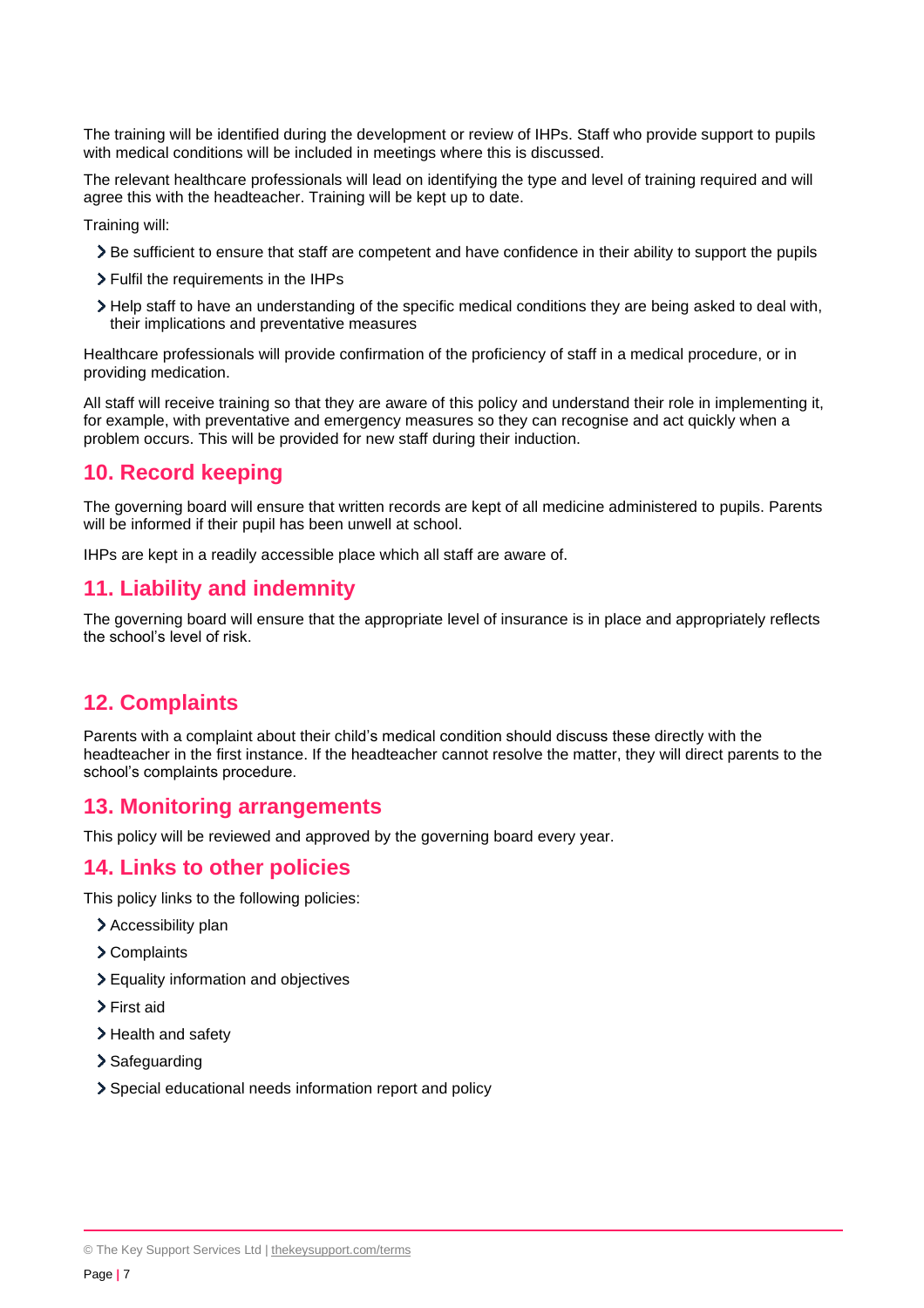#### **Appendix 1: Being notified a child has a medical condition**

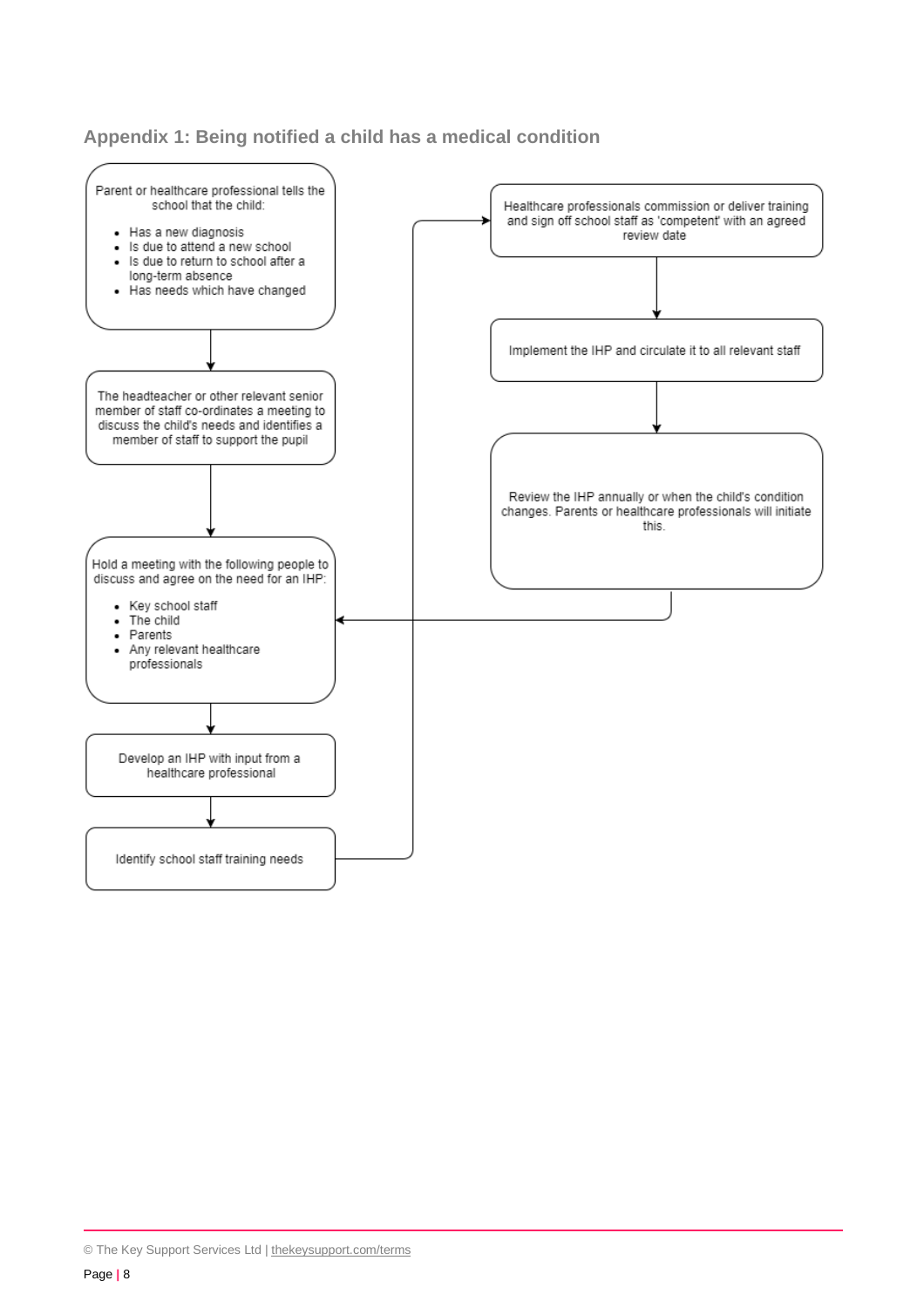## **Appendix 2: Frequently asked questions regarding medicines in school**

| Question: | Can my child be given Calpol at school?                                                                                                                                                                                                                                                                                                                                                                                                       |
|-----------|-----------------------------------------------------------------------------------------------------------------------------------------------------------------------------------------------------------------------------------------------------------------------------------------------------------------------------------------------------------------------------------------------------------------------------------------------|
| Answer:   | If Calpol has not been prescribed then the answer is no, however parents could choose to<br>administer this themselves by visiting school. If Calpol, or more likely a generic paracetamol<br>suspension, is prescribed then the answer is yes if it needs to be taken 4 times per day and<br>the appropriate form has been completed.                                                                                                        |
| Question: | My child gets travel sickness. Can they be given over the counter travel sickness tablets at<br>school?                                                                                                                                                                                                                                                                                                                                       |
| Answer:   | If the tablets are prescribed teachers can administer the prescribed dose. If the tablets are<br>bought over the counter then children can be given a dose at home by parents for the<br>outward journey but teachers cannot administer a dose for the return journey.                                                                                                                                                                        |
| Question: | Can my child use lip balm at school?                                                                                                                                                                                                                                                                                                                                                                                                          |
| Answer:   | Lip balm comes in many forms: some medicated, some not; some coloured or sparkly. Lip<br>balm can be applied at home before school but should not be brought into school.                                                                                                                                                                                                                                                                     |
| Question: | Can my child use their own hand-sanitizer or hand cream?                                                                                                                                                                                                                                                                                                                                                                                      |
| Answer:   | Under current DfE guidelines children are required to was their hands and use hand sanitizer<br>many times per day. Because of this we are allowing children to bring sanitizer and/or hand<br>cream as some children have developed sore hands as a result. Once the guidance changes<br>and hand washing etc reduces we will review the situation. Children's personal<br>sanitizer/cream will be removed if it causes disruption in class. |
| Question: | Will teachers apply sun cream to my child on sunny days?                                                                                                                                                                                                                                                                                                                                                                                      |
| Answer:   | Sun cream has active ingredients and is considered a medicine in the scope of this policy.<br>24hour sun cream should be applied at home before school which will protect children for the<br>duration of the school day. Additionally, in sunny weather children are encouraged to bring<br>sun hats to school for wearing at playtime.                                                                                                      |